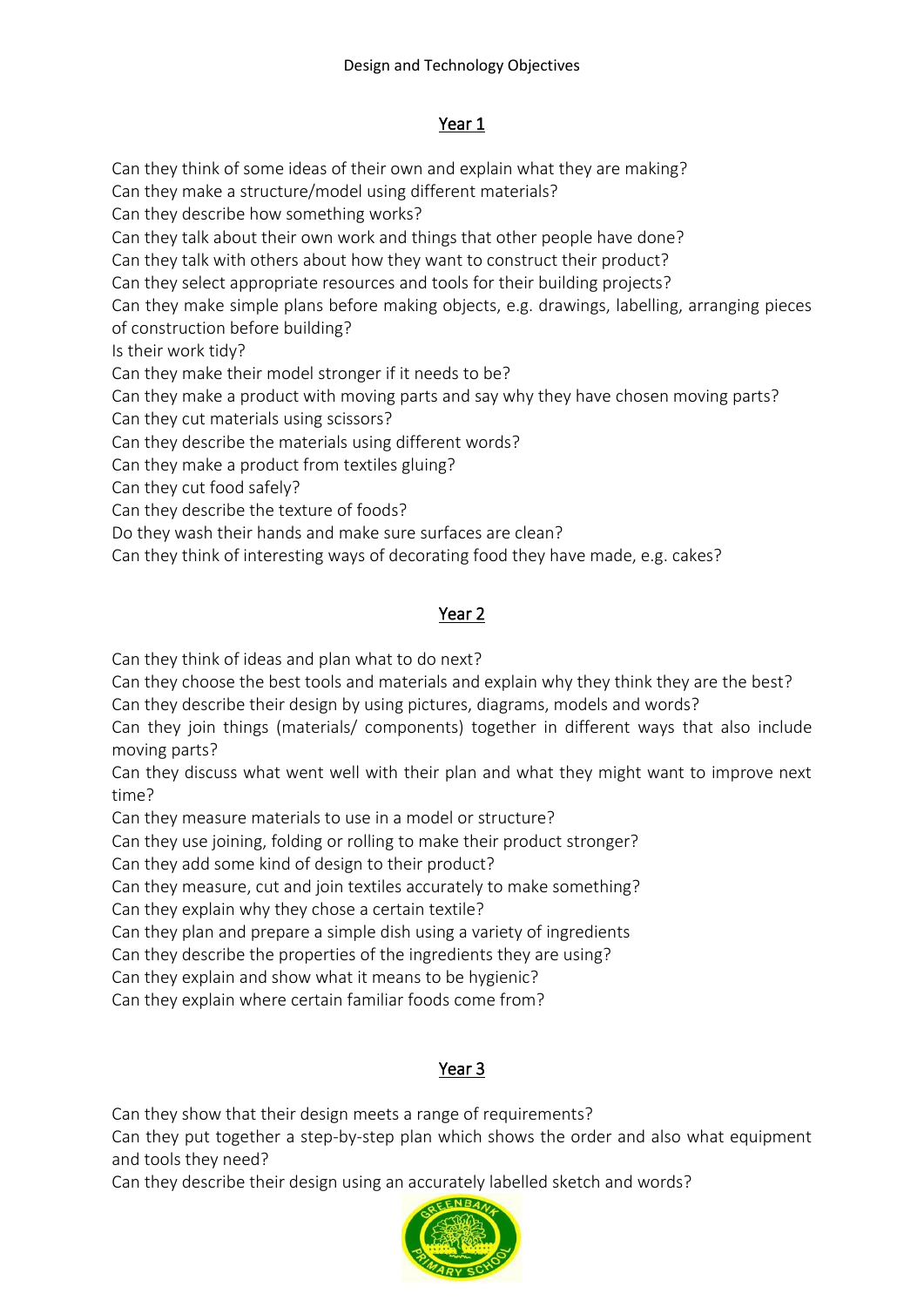Can they use equipment and tools accurately?

Can they explain what worked well and what they would change to improve their plan/design?

Can they choose the right ingredients for a product?

Can they use cooking preparation equipment safely?

Can they make sure that their product looks attractive?

Can they set out to grow plants such as cress and herbs from seed?

Can they join textiles of different types in different ways?

Can they choose textiles both for their appearance and also qualities?

Do they use the most appropriate materials for different projects?

Can they work accurately to make cuts and holes in materials and paper? Can they join materials?

Can they use a range of techniques to shape and mould?

Do they use finishing techniques when using mouldable materials?

### Year 4

Can they come up with at least one idea about how to create their product when given a set criteria?

Do they take account of the ideas of others when designing and think about if it will be liked? Can they produce a plan and explain it to others?

Have they thought what they can do to present their product in an interesting way? Can they evaluate their product by suggesting some improvements and say what was good and not so good about their original design?

Can they explain how to join things in a different way?

Have they thought of how they will check if their design is successful and fit for purpose? Can they show a good level of expertise when using a range of tools and equipment?

Are they confident about trying out new and different ideas?

Do they select the most appropriate tools and techniques to use for a given task? Can they make a product which uses both electrical and mechanical components?

Can they add things to their circuits?

Can they measure carefully so as to make sure they have not made mistakes?

How have they attempted to make their product strong?

Can they devise a template for their textile project?

Can they use a range of advanced techniques to shape and mould?

Do they know what to do to be hygienic and safe?

## Year 5

Can they come up with a range of ideas after they have collected information?

Can they produce a detailed step-by-step plan using set criteria?

Can they suggest some alternative plans and say what the good points and drawbacks are about each?

Can they use a range of tools and equipment expertly?

Can they explain why their design and finished product is going to be of good quality and will appeal to an audience?